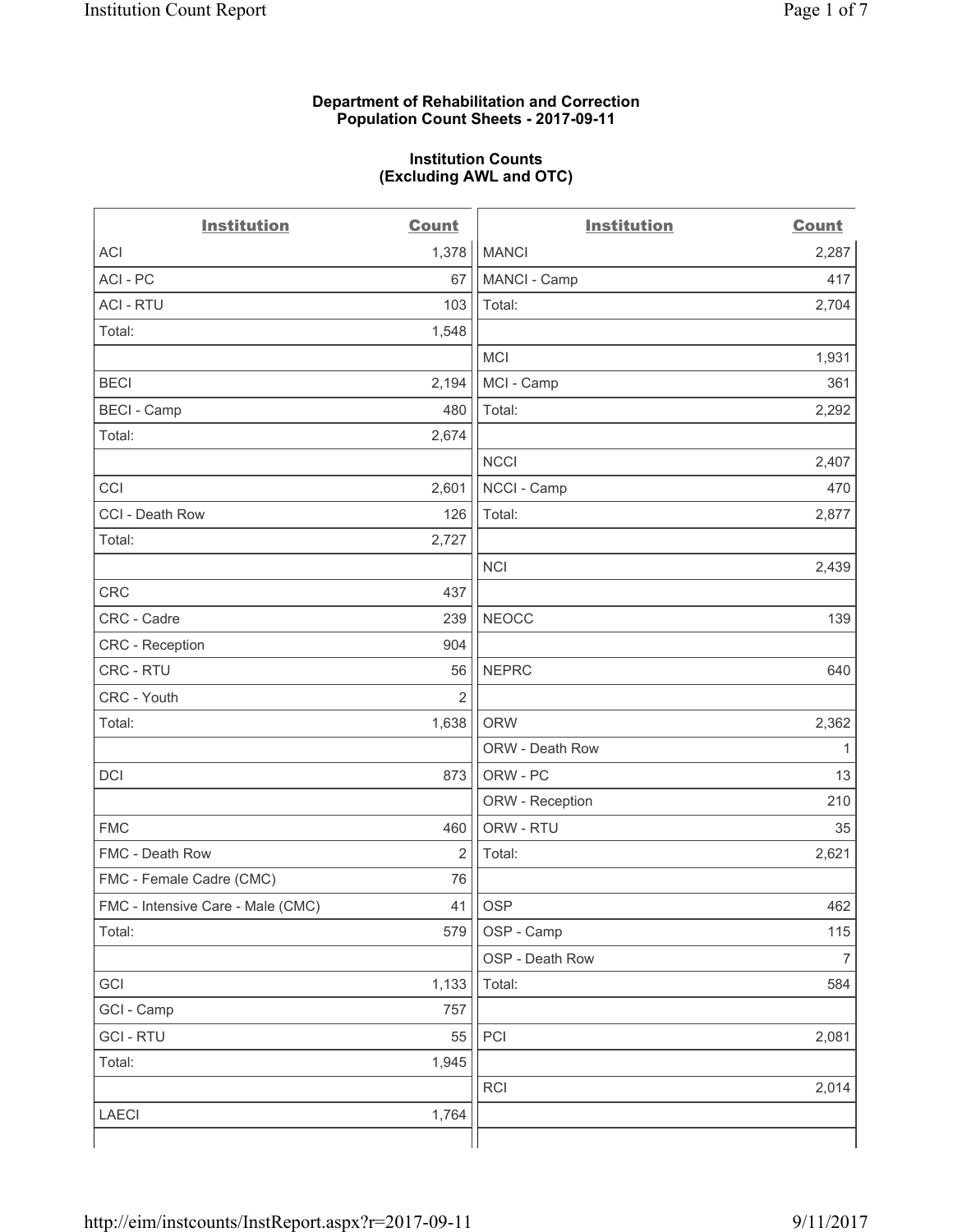|                          |       | <b>RICI</b>    | 2,579                              |
|--------------------------|-------|----------------|------------------------------------|
| LECI                     | 2,304 |                |                                    |
| LECI - Camp              | 189   | SCI            | 2,021                              |
| Total:                   | 2,493 |                |                                    |
|                          |       | SOCF           | 1,226                              |
| LOCI                     | 2,295 | SOCF - RTU     | 65                                 |
|                          |       | Total:         | 1,291                              |
| LORCI                    | 238   |                |                                    |
| LORCI - Cadre            | 142   | <b>TCI</b>     | 1,071                              |
| <b>LORCI - Reception</b> | 1,016 | TCI - Camp     | 446                                |
| Total:                   | 1,396 | Total:         | 1,517                              |
|                          |       |                |                                    |
| <b>MACI</b>              | 1,051 | <b>TOCI</b>    | 790                                |
| MACI - Minimum           | 1,261 | TOCI - PC      | 95                                 |
| Total:                   | 2,312 | Total:         | 885                                |
|                          |       |                |                                    |
|                          |       | <b>WCI</b>     | 1,215                              |
|                          |       | <b>WCI-RTU</b> | 35                                 |
|                          |       | Total:         | 1,250                              |
|                          |       |                |                                    |
|                          |       |                | <b>Total Population:</b><br>50,178 |

\* The Total Population includes 30 Offenders with Reason Codes 30 & 31. \*\* The Total Population includes 41 Offenders with Reason Code 0A.

#### **Male Population by Security Level (Include AWL and Exclude OTC)**

| <b>Security Level</b>  | <b>Body</b> | <b>AWL</b> | $(-OTC)$ | <b>Total</b> |
|------------------------|-------------|------------|----------|--------------|
| Total Level 5          | 78          |            |          | 78           |
| Total Level 4          | 2,215       | 24         | 24       | 2,215        |
| Total Level 3          | 11,572      | 141        | 109      | 11,604       |
| Total Level 2          | 16,039      | 246        | 172      | 16,113       |
| Total Level 1          | 15,826      | 190        | 91       | 15,925       |
| <b>Total Death Row</b> | 137         |            |          | 137          |
| <b>Total Male</b>      | 45,867      | 603        | 398      | 46,072       |

#### **Female Population by Institution (Include AWL and Exclude OTC)**

| <b>Institution</b>              | <b>Body</b> | <b>AWL</b> | $(-OTC)$ | <b>Total</b> |
|---------------------------------|-------------|------------|----------|--------------|
| <b>DCI</b>                      | 873         |            |          | 875          |
| <b>FMC</b>                      | 23          |            |          | 23           |
| <b>FMC</b> - Female Cadre (CMC) | 76          |            |          | 76           |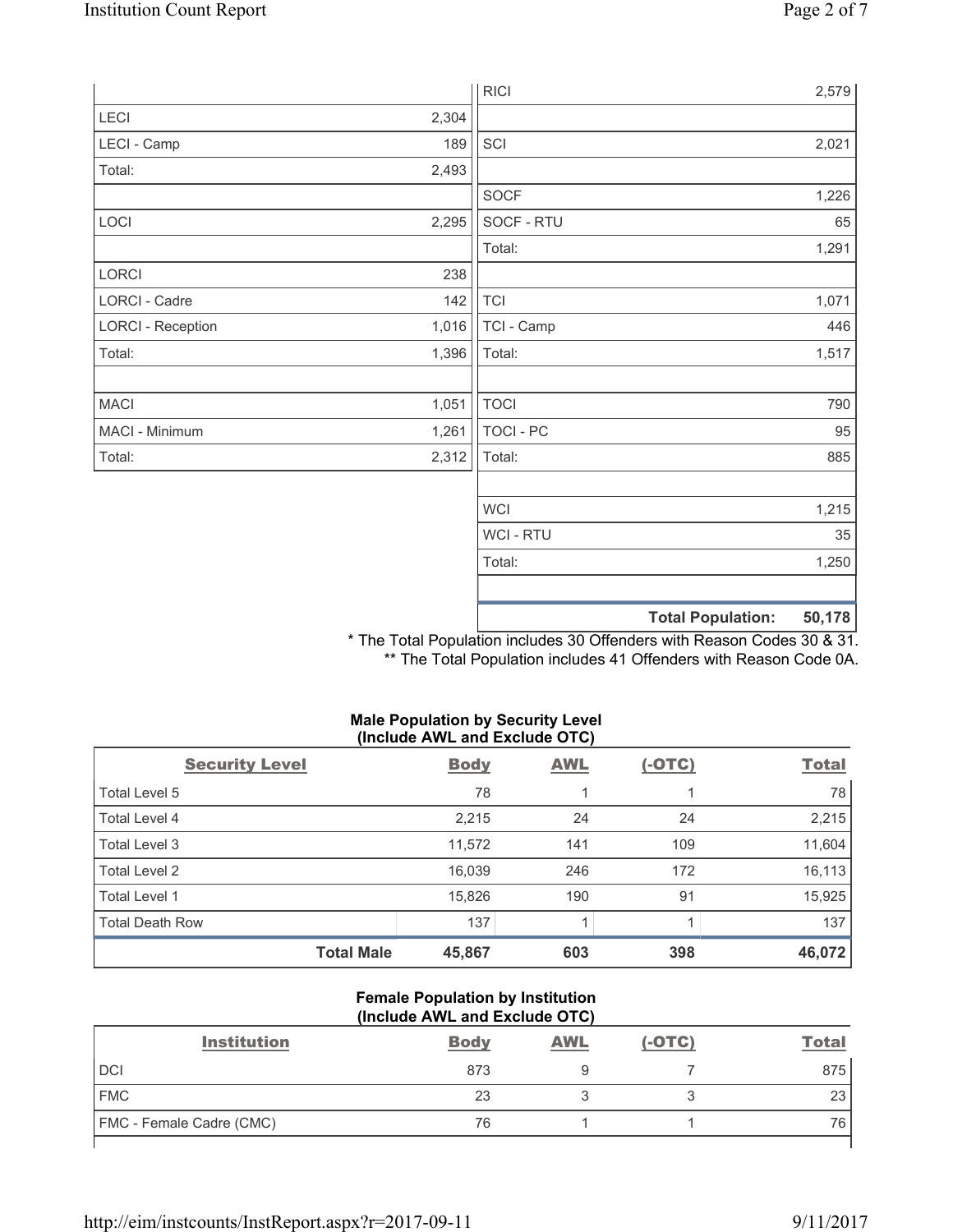| <b>NEPRC</b>           |                          | 638    | 19  | 8        | 649    |
|------------------------|--------------------------|--------|-----|----------|--------|
| <b>ORW</b>             |                          | 2,361  | 55  | 27       | 2,389  |
| <b>ORW - Death Row</b> |                          |        | 0   |          |        |
| ORW - PC               |                          | 13     | 0   | $\Omega$ | 13     |
| ORW - Reception        |                          | 210    |     |          | 211    |
| ORW - RTU              |                          | 35     |     |          | 35     |
|                        | <b>Total Female</b>      | 4,230  | 88  | 46       | 4,272  |
|                        |                          |        |     |          |        |
|                        | <b>Total Population:</b> | 50,097 | 691 | 444      | 50,344 |

## **Male Population by Institution: Security Level 5 (Include AWL and Exclude OTC)**

|              | <b>Institution</b>   | <b>Body</b> | <b>AWL</b> | $(-OTC)$ | <b>Total</b> |
|--------------|----------------------|-------------|------------|----------|--------------|
| <b>LECI</b>  |                      | 3           |            |          |              |
| <b>LORCI</b> |                      |             | 0          |          |              |
| <b>MACI</b>  |                      | 3           | 0          |          |              |
| <b>OSP</b>   |                      | 42          |            |          | 42           |
| <b>SOCF</b>  |                      | 24          | 0          |          | 24           |
| SOCF - RTU   |                      | 4           | 0          |          |              |
| <b>WCI</b>   |                      |             |            |          |              |
|              | <b>Total Level 5</b> | 78          |            |          | 78           |

# **Male Population by Institution: Security Level 4 (Include AWL and Exclude OTC)**

| <b>Institution</b>       | <b>Body</b>    | <b>AWL</b>     | $(-OTC)$       | <b>Total</b>     |
|--------------------------|----------------|----------------|----------------|------------------|
| <b>ACI</b>               | 10             | 0              | $\mathbf 0$    | 10               |
| CCI                      | 5              | $\mathbf 0$    | $\mathbf 0$    | 5                |
| CRC                      | 31             | $\mathbf 0$    | $\mathbf 0$    | 31               |
| CRC - Reception          | $\overline{7}$ | 1              | 1              | 7                |
| CRC - RTU                | $\mathbf 1$    | $\mathbf 0$    | 0              | 1                |
| <b>FMC</b>               | $\overline{1}$ | $\mathsf{0}$   | $\mathbf 0$    | 1                |
| LECI                     | 43             | $\mathbf 0$    | $\mathbf 0$    | 43               |
| LOCI                     | 9              | $\mathbf 0$    | $\mathbf 0$    | $\boldsymbol{9}$ |
| <b>LORCI</b>             | 14             | $\overline{4}$ | 4              | 14               |
| <b>LORCI - Cadre</b>     | 1              | $\mathbf 0$    | $\mathbf 0$    | 1                |
| <b>LORCI - Reception</b> | 12             | $\mathbf 0$    | $\mathbf 0$    | 12               |
| <b>MACI</b>              | 27             | $\pmb{0}$      | $\mathbf 0$    | 27               |
| <b>MANCI</b>             | 82             | $\overline{2}$ | $\overline{2}$ | 82               |
| <b>MCI</b>               | 3              | $\mathbf 0$    | $\mathbf 0$    | $\sqrt{3}$       |
| <b>NCCI</b>              | $\overline{2}$ | $\mathbf 0$    | $\mathbf{0}$   | $\sqrt{2}$       |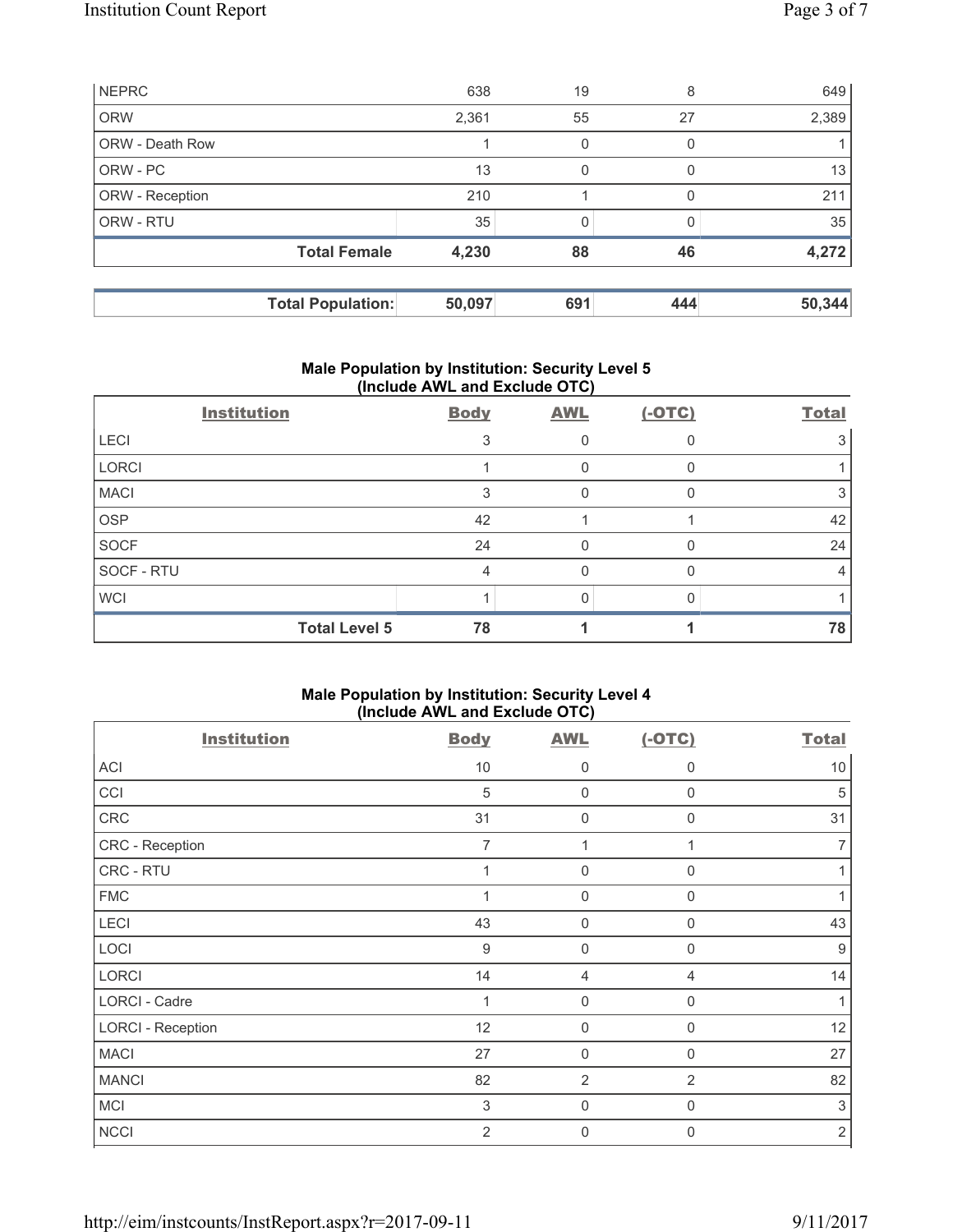| <b>NCI</b>       |                      | $\overline{2}$ | 0           | $\mathbf 0$ | 2              |
|------------------|----------------------|----------------|-------------|-------------|----------------|
| OSP              |                      | 414            | $\sqrt{3}$  | 3           | 414            |
| PCI              |                      | 1              | $\mathbf 0$ | $\mathbf 0$ |                |
| RCI              |                      | 19             | 1           |             | 19             |
| <b>RICI</b>      |                      | 2              | $\mathbf 0$ | $\Omega$    | $\overline{2}$ |
| SCI              |                      | $10$           | $\mathbf 0$ | $\mathbf 0$ | 10             |
| SOCF             |                      | 1,199          | 12          | 12          | 1,199          |
| SOCF - RTU       |                      | 60             | $\mathbf 0$ | $\mathbf 0$ | 60             |
| <b>TCI</b>       |                      | 14             | 0           | 0           | 14             |
| <b>TOCI</b>      |                      | 209            | 1           |             | 209            |
| <b>TOCI - PC</b> |                      | 20             | $\mathbf 0$ | $\mathbf 0$ | 20             |
| <b>WCI</b>       |                      | 16             | 0           | $\mathbf 0$ | 16             |
| WCI - RTU        |                      | $\overline{A}$ | 0           | U           |                |
|                  | <b>Total Level 4</b> | 2,215          | 24          | 24          | 2,215          |

# **Male Population by Institution: Security Level 3 (Include AWL and Exclude OTC)**

| <b>Institution</b>                | <b>Body</b>    | <b>AWL</b>          | $(-OTC)$            | <b>Total</b>   |
|-----------------------------------|----------------|---------------------|---------------------|----------------|
| <b>ACI</b>                        | 16             | $\mathsf{O}\xspace$ | $\mathbf 0$         | 16             |
| ACI-PC                            | $\overline{2}$ | $\mathbf 0$         | $\mathsf 0$         | $\overline{2}$ |
| CCI                               | $\mathbf{1}$   | $\mathsf{O}\xspace$ | $\mathsf{O}\xspace$ | 1              |
| <b>CRC</b>                        | 81             | $\sqrt{5}$          | $\sqrt{3}$          | 83             |
| CRC - Cadre                       | 129            | $\mathsf{O}\xspace$ | $\mathsf 0$         | 129            |
| CRC - Reception                   | 469            | 10                  | $\overline{7}$      | 472            |
| CRC - RTU                         | 52             | $\mathsf 0$         | $\mathsf 0$         | 52             |
| CRC - Youth                       | $\mathbf{1}$   | $\mathsf{O}\xspace$ | $\mathsf{O}\xspace$ | 1              |
| <b>FMC</b>                        | 6              | $\overline{2}$      | $\mathsf{O}\xspace$ | 8              |
| FMC - Intensive Care - Male (CMC) | $\overline{2}$ | $\mathsf{O}\xspace$ | $\mathsf 0$         | $\mathbf 2$    |
| GCI                               | $\overline{2}$ | $\mathsf{O}\xspace$ | $\mathsf 0$         | $\sqrt{2}$     |
| <b>LAECI</b>                      | $\overline{4}$ | $\mathbf 0$         | $\mathbf 0$         | $\overline{4}$ |
| LECI                              | 2,243          | 14                  | 12                  | 2,245          |
| LECI - Camp                       | $\mathbf{1}$   | $\mathsf{O}\xspace$ | $\mathbf 0$         | 1              |
| LOCI                              | 13             | $\mathbf 0$         | $\mathbf 0$         | 13             |
| LORCI                             | 47             | 25                  | 21                  | 51             |
| <b>LORCI - Cadre</b>              | 88             | $\mathbf 0$         | $\mathsf{O}\xspace$ | 88             |
| <b>LORCI - Reception</b>          | 488            | $\mathbf 1$         | 1                   | 488            |
| <b>MACI</b>                       | 943            | 8                   | 3                   | 948            |
| <b>MANCI</b>                      | 2,183          | 26                  | 20                  | 2,189          |
| <b>MCI</b>                        | $\mathbf{1}$   | $\mathbf 0$         | $\mathsf{O}\xspace$ | 1              |
| <b>NCCI</b>                       | $\overline{5}$ | $\overline{2}$      | $\overline{2}$      | $\sqrt{5}$     |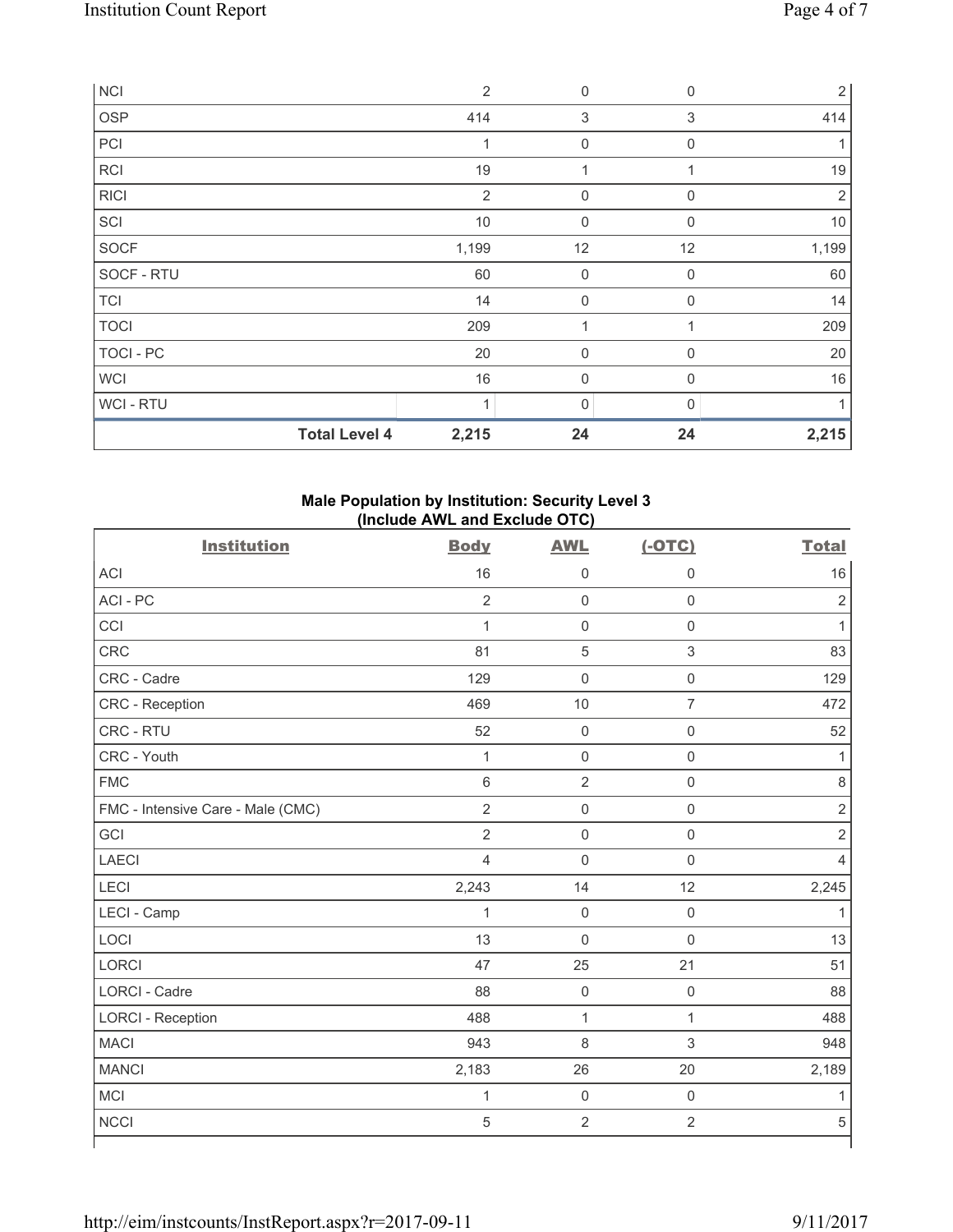| NCCI - Camp          | $\mathbf{1}$   | $\mathsf{0}$        | $\mathbf 0$      | $\mathbf{1}$   |
|----------------------|----------------|---------------------|------------------|----------------|
| <b>NCI</b>           | $\overline{2}$ | $\mathsf{O}\xspace$ | $\mathbf 0$      | $\overline{2}$ |
| <b>NEOCC</b>         | 139            | $\mathsf{O}\xspace$ | $\boldsymbol{0}$ | 139            |
| <b>OSP</b>           | 3              | $\mathsf{O}\xspace$ | $\mathbf 0$      | 3              |
| PCI                  | 34             | $\mathbf{1}$        | $\Omega$         | 35             |
| <b>RCI</b>           | 1,849          | 18                  | 16               | 1,851          |
| <b>RICI</b>          | 6              | $\mathsf{O}\xspace$ | $\overline{0}$   | 6              |
| SCI                  | $\mathbf 1$    | $\mathsf{O}\xspace$ | $\mathbf 0$      |                |
| SOCF                 | $\overline{2}$ | $\mathsf{O}\xspace$ | $\mathbf 0$      | $\overline{2}$ |
| SOCF - RTU           | $\mathbf 1$    | $\mathbf 0$         | $\mathbf 0$      | 1              |
| <b>TCI</b>           | 1,006          | 13                  | 11               | 1,008          |
| TCI - Camp           | $\overline{2}$ | $\mathsf 0$         | $\mathbf 0$      | $\overline{2}$ |
| <b>TOCI</b>          | 458            | 5                   | 3                | 460            |
| <b>TOCI - PC</b>     | 75             | $\mathbf 0$         | $\mathbf 0$      | 75             |
| <b>WCI</b>           | 1,183          | 11                  | $10$             | 1,184          |
| <b>WCI-RTU</b>       | 33             | 0                   | $\mathbf 0$      | 33             |
| <b>Total Level 3</b> | 11,572         | 141                 | 109              | 11,604         |

# **Male Population by Institution: Security Level 2 (Include AWL and Exclude OTC)**

| <b>Institution</b>                | <b>Body</b>  | <b>AWL</b>       | $(-OTC)$            | <b>Total</b> |
|-----------------------------------|--------------|------------------|---------------------|--------------|
| <b>ACI</b>                        | 702          | $\boldsymbol{9}$ | $\overline{4}$      | 707          |
| ACI - PC                          | 64           | $\mathbf 0$      | $\mathsf{O}\xspace$ | 64           |
| <b>ACI - RTU</b>                  | 71           | 1                | $\boldsymbol{0}$    | 72           |
| <b>BECI</b>                       | 1,404        | 13               | $10$                | 1,407        |
| CCI                               | 1,910        | 19               | 15                  | 1,914        |
| CRC                               | 181          | $\sqrt{5}$       | $\overline{4}$      | 182          |
| CRC - Cadre                       | 110          | $\mathbf 0$      | $\mathsf{O}\xspace$ | 110          |
| CRC - Reception                   | 290          | 19               | 17                  | 292          |
| CRC - RTU                         | 3            | $\mathbf 0$      | $\mathbf 0$         | 3            |
| CRC - Youth                       | $\mathbf{1}$ | $\mathbf 0$      | $\mathsf{O}\xspace$ | $\mathbf{1}$ |
| <b>FMC</b>                        | $\mathsf 9$  | 5                | $\mathsf{O}\xspace$ | 14           |
| FMC - Intensive Care - Male (CMC) | 15           | $\mathbf 0$      | $\mathsf{O}\xspace$ | 15           |
| GCI                               | 550          | $\overline{4}$   | $\overline{2}$      | 552          |
| <b>GCI-RTU</b>                    | 42           | $\mathbf 0$      | $\boldsymbol{0}$    | 42           |
| <b>LAECI</b>                      | 1,079        | 19               | 13                  | 1,085        |
| LECI                              | 13           | $\mathbf 0$      | $\boldsymbol{0}$    | 13           |
| LOCI                              | 1,239        | $9\,$            | $6\phantom{1}$      | 1,242        |
| LORCI                             | 119          | $20\,$           | 20                  | 119          |
| LORCI - Cadre                     | 43           | $\mathbf 0$      | $\mathbf 0$         | 43           |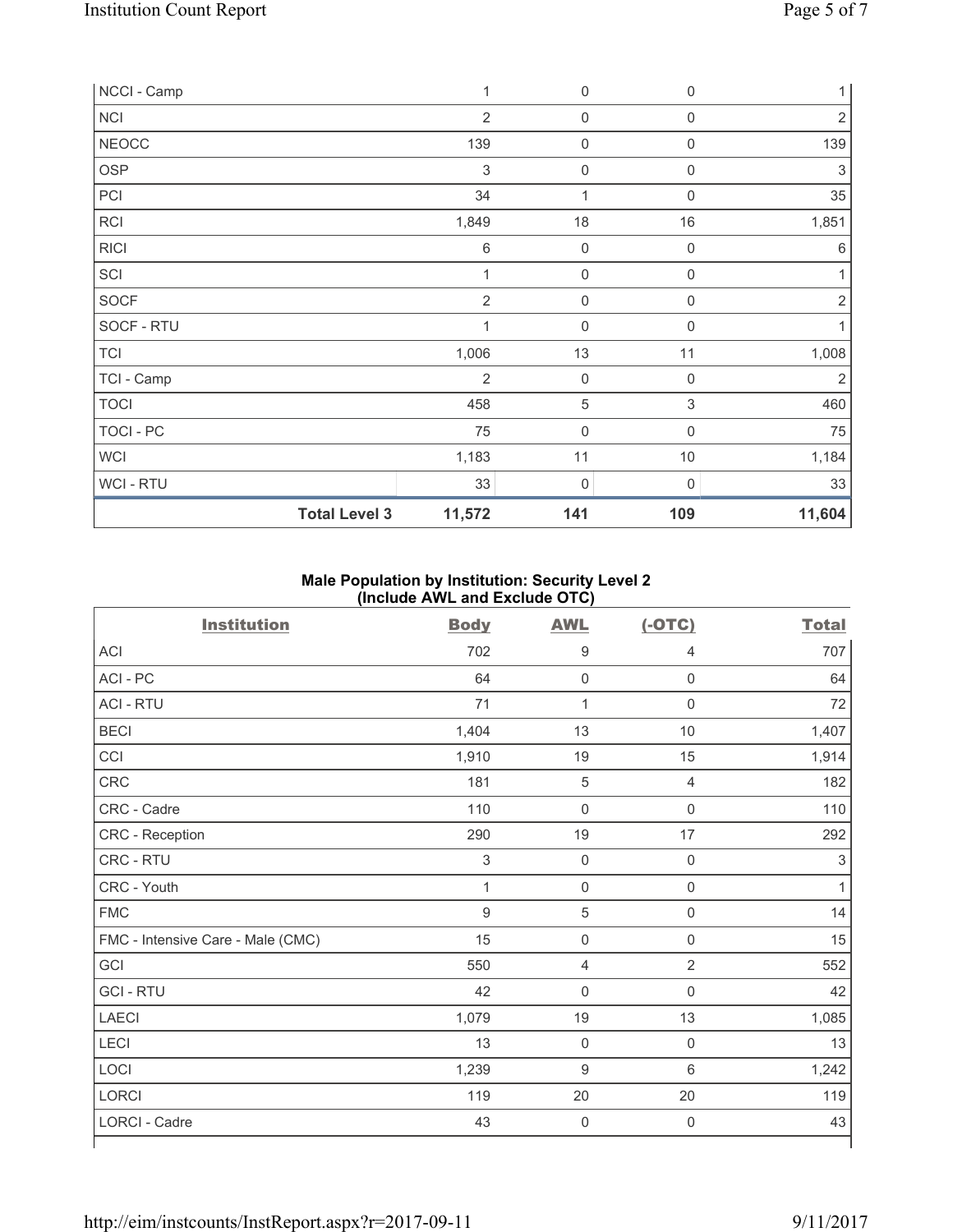| <b>LORCI - Reception</b> | 268    | 1                | 0                | 269    |
|--------------------------|--------|------------------|------------------|--------|
| <b>MACI</b>              | 78     | $\overline{2}$   | 1                | 79     |
| <b>MANCI</b>             | 6      | $\mathbf 0$      | 0                | 6      |
| <b>MCI</b>               | 1,481  | 20               | 11               | 1,490  |
| MCI - Camp               | 1      | 0                | $\boldsymbol{0}$ |        |
| <b>NCCI</b>              | 1,347  | 23               | 20               | 1,350  |
| NCCI - Camp              | 1      | 0                | $\mathbf 0$      |        |
| <b>NCI</b>               | 1,672  | 27               | 18               | 1,681  |
| PCI                      | 708    | 11               | $\mathsf 3$      | 716    |
| RCI                      | 146    | $\boldsymbol{0}$ | 0                | 146    |
| <b>RICI</b>              | 1,505  | 27               | 21               | 1,511  |
| SCI                      | 942    | 12               | 7                | 947    |
| <b>TCI</b>               | $10$   | $\boldsymbol{0}$ | $\boldsymbol{0}$ | $10$   |
| <b>TOCI</b>              | 15     | 0                | 0                | 15     |
| <b>WCI</b>               | 14     | 0                | 0                | 14     |
| <b>Total Level 2</b>     | 16,039 | 246              | 172              | 16,113 |

# **Male Population by Institution: Security Level 1 (Include AWL and Exclude OTC)**

|                                   | ,,,,,,,,,,     | . - ,          |                     |              |
|-----------------------------------|----------------|----------------|---------------------|--------------|
| <b>Institution</b>                | <b>Body</b>    | <b>AWL</b>     | $(-OTC)$            | <b>Total</b> |
| <b>ACI</b>                        | 650            | 4              | 0                   | 654          |
| ACI-PC                            | $\mathbf{1}$   | $\mathsf 0$    | $\mathsf{O}\xspace$ | $\mathbf{1}$ |
| <b>ACI - RTU</b>                  | 32             | $\mathbf 0$    | $\mathbf 0$         | 32           |
| <b>BECI</b>                       | 790            | 18             | $\,8\,$             | 800          |
| <b>BECI</b> - Camp                | 480            | $\mathbf{1}$   | $\mathsf{O}\xspace$ | 481          |
| CCI                               | 684            | $\mathbf 1$    | $\mathsf{O}\xspace$ | 685          |
| CRC                               | 79             | 3              | $\overline{2}$      | 80           |
| CRC - Reception                   | 134            | 7              | $\,$ 3 $\,$         | 138          |
| <b>FMC</b>                        | 420            | 6              | $\overline{2}$      | 424          |
| FMC - Intensive Care - Male (CMC) | 24             | $\mathbf 0$    | $\mathbf 0$         | 24           |
| GCI                               | 581            | 16             | $\,6\,$             | 591          |
| GCI - Camp                        | 757            | $\overline{2}$ | $\mathbf{1}$        | 758          |
| <b>GCI-RTU</b>                    | 13             | $\mathbf 0$    | $\mathsf{O}\xspace$ | 13           |
| <b>LAECI</b>                      | 681            | 6              | 5                   | 682          |
| LECI                              | $\overline{2}$ | $\mathbf{1}$   | $\mathsf{O}\xspace$ | 3            |
| LECI - Camp                       | 188            | $\mathbf 0$    | $\mathsf 0$         | 188          |
| LOCI                              | 1,034          | 4              | $\mathbf{1}$        | 1,037        |
| <b>LORCI</b>                      | 57             | 11             | 11                  | 57           |
| <b>LORCI - Cadre</b>              | 10             | $\mathbf 0$    | $\mathsf{O}\xspace$ | 10           |
| <b>LORCI - Reception</b>          | 248            | $\mathbf 1$    | $\mathbf 0$         | 249          |
|                                   |                |                |                     |              |